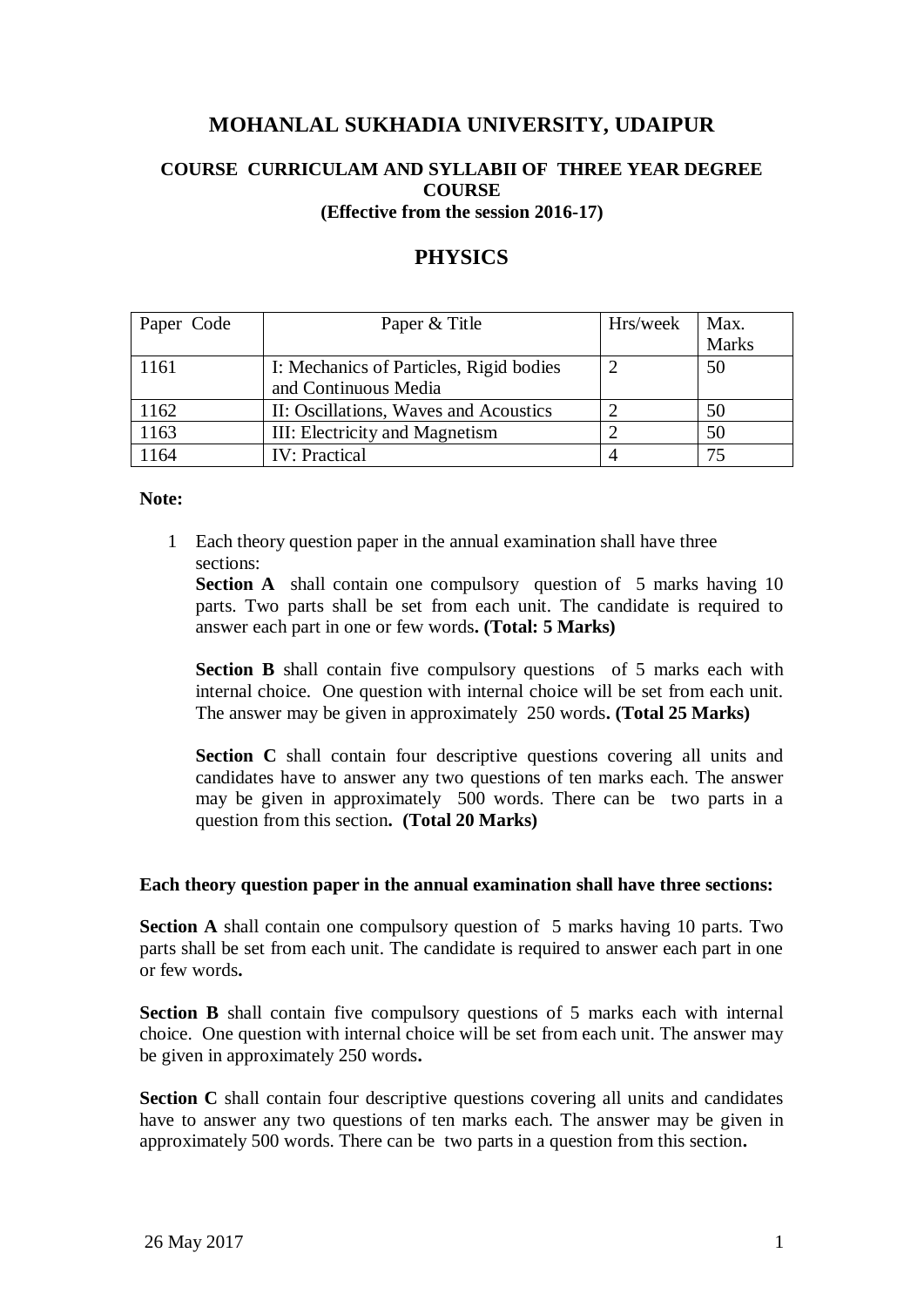# **FIRST YEAR, T.D.C., SCIENCE (Effective from the session 2016-17)**

# **Paper-I: 1161 Mechanics of Particles, Rigid Bodies and Continuous media**

# **UNIT – I**

Laws of motion, conservation of energy and momentum, transformation equations for rotating frame, centripetal and Coriolis accelerations, Coriolis force, Coriolis force due to earth"s rotation – experimental demonstration by Focualt pendulum.

Motion under a central force, conservation of angular momentum, Kepler"s laws.

## **UNIT – II**

Fields and potential, gravitational field and potential due to spherical bodies, Gauss"s and Poisson"s equations, gravitational self energy.

Two body problem, reduced mass, scattering and scattering cross sections, illustrations, Rutherford scattering by hard spheres, centre of mass and laboratory reference frames, binary stars.

## **UNIT – III**

System of particles, centre of mass, calculation of centre of mass of regular bodies, angular momentum, equations of motion, conservation theorems for energy, momentum and angular momentum,system of variable mass, elastic and inelastic collisions, rigid body, degrees of freedom, Euler"s theorem.

## **UNIT – IV**

Molecular rotations (as rigid bodies), moment of inertia, di and tri atomic molecules, intrinsic spin, precessional motion, motion of top, gyroscope.

Elastic constants for an isotropic solid, their inter relation, torsion of a cylinder, bending of beam, applications to cantilever.

## **UNIT – V**

Kinematics of moving fluid, equation of continuity, Euler"s law for fluidity.

Viscous fluids, streamline and turbulent flow, flow through a capillary tube, Poisvilles law, Reynold's number, Stoke's law, theory of rotation viscometer, effect of temperature and pressure on the viscosity of liquids.

Recent developments in Physics including discussion of Nobel prizes in Physics (no questions to be set in the theory examination).